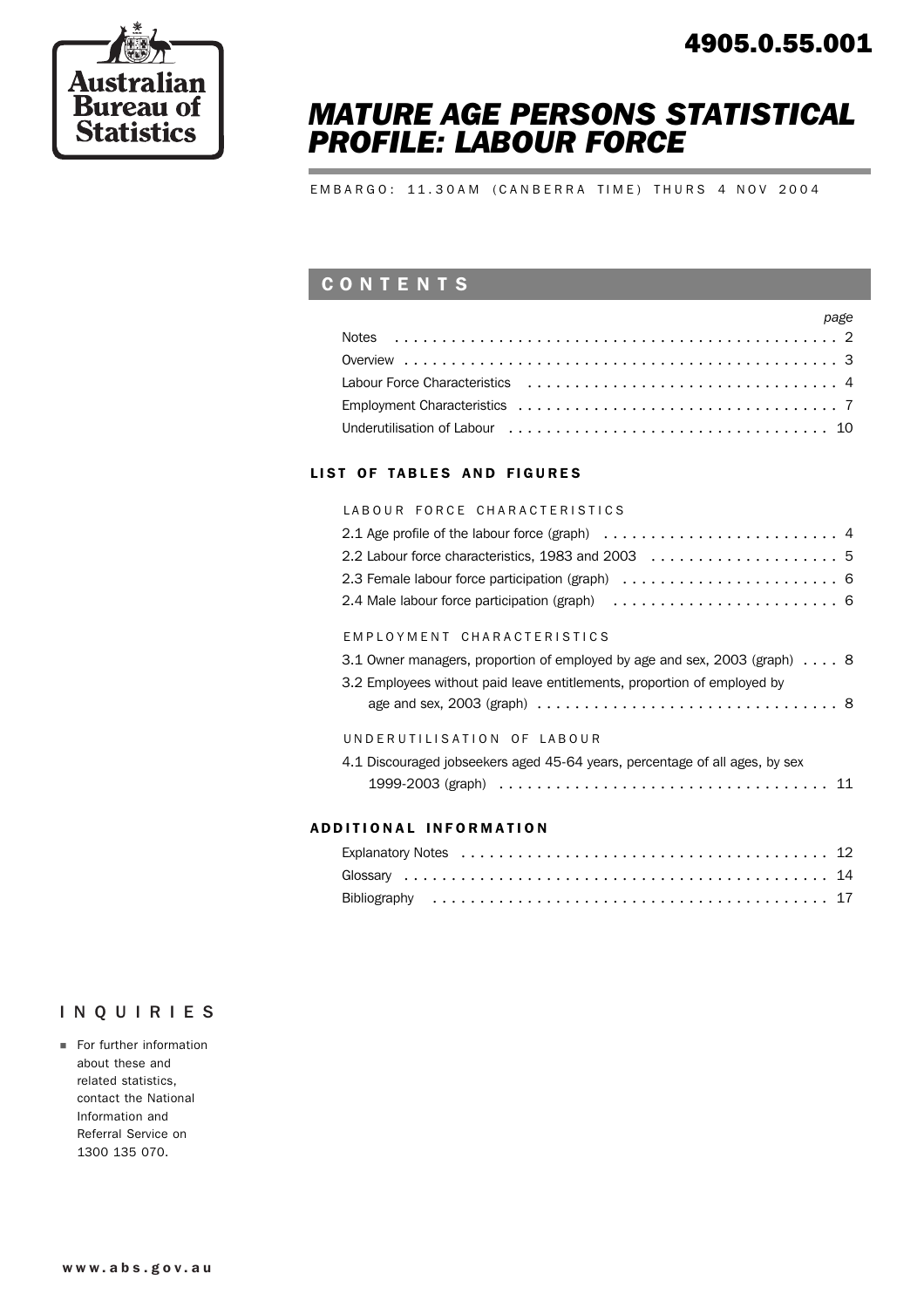### NOTES

#### ABOUT THIS PUBLICATION

Over recent years the issues associated with the structural ageing of the population have received increased attention by governments and researchers. Broad issues affecting the ageing population include ensuring adequate retirement incomes, labour force participation, healthy ageing, and provision of community support, health services and aged care. Challenges in relation to population ageing include improving the capacity of older people for work through better education and health, identifying better incentives for people to remain in the labour force, and improved flexibility in the workplace.

Mature age persons, i.e. persons aged 45-64 years, have been identified as a key population group in terms of policy development to address these challenges. The older members of this group are nearing the traditional retirement age of 65 years and some have already withdrawn from the labour force. Younger mature age persons are part of the baby boom cohort which has special significance due to the large number of people involved.

This profile is a part of the series of Mature Age Persons Statistical Profiles developed to draw on relevant data sources to provide a comprehensive analysis of the characteristics of mature age persons. The complete set of profiles covers the following topics:

Population and Cultural Diversity

Labour Force

Health

Housing

Living Arrangements

Education and Training

Community Life

This profile focuses on the labour force characteristics of the mature age population. 

ABBREVIATIONS ABS Australian Bureau of Statistics

Susan Linacre Acting Australian Statistician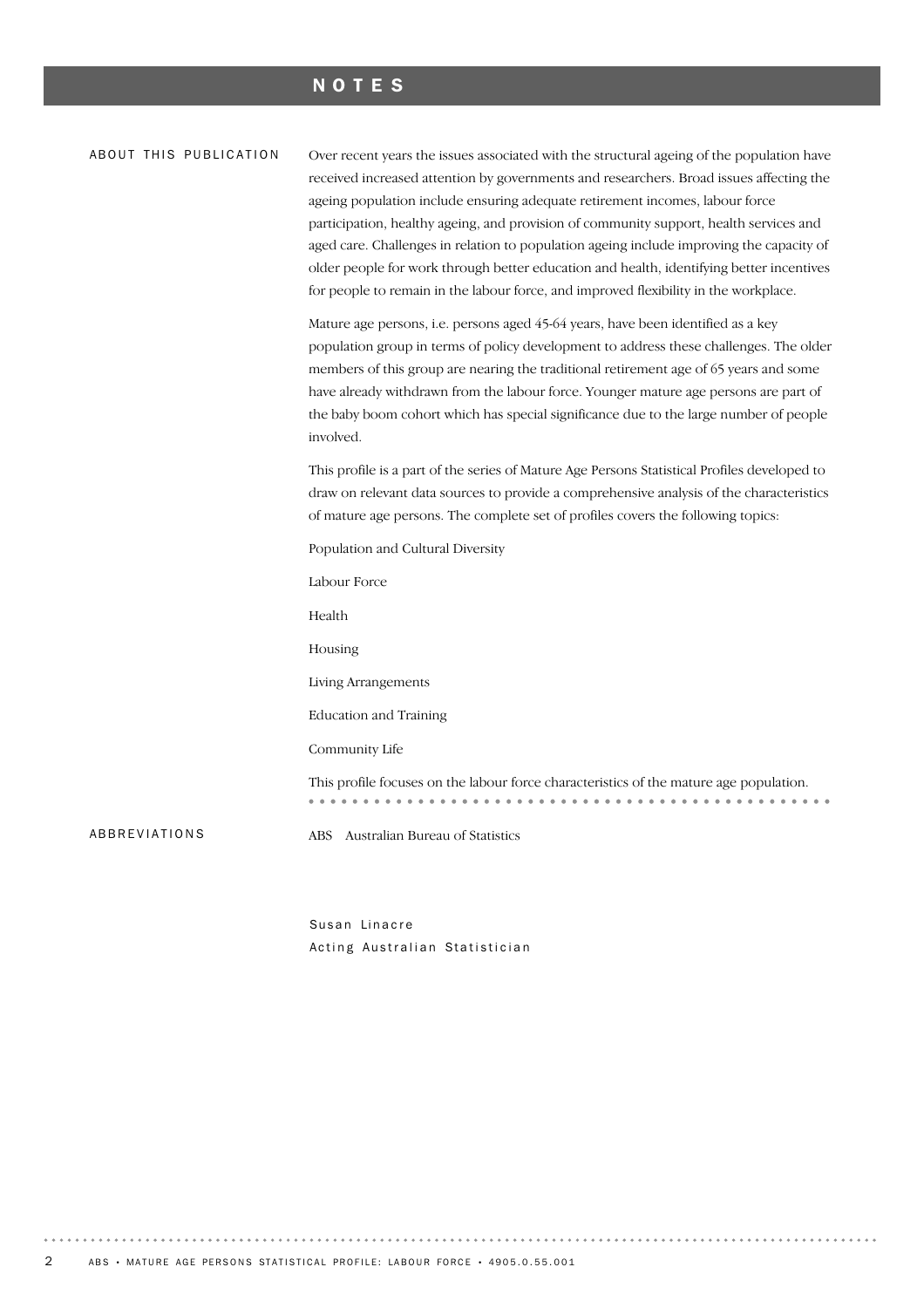### **OVERVIEW**

#### INTRODUCTION

Australia is undergoing extensive demographic change and, as a consequence, the size and age composition of the labour force is also changing. With a relatively large number of people approaching retirement age over the next few decades as a result of an ageing population, and fewer younger people entering the labour force as a result of continuing decreased fertility rates, the current employment to population ratio will not be sustained. Additionally, there is a possibility of an overall shortage of labour and a shortage of particular skills to meet future demands.

Over recent years the Commonwealth Government has released several strategic documents addressing the challenges associated with the ageing of the Australian population. One of the strategies identified by both the *National Strategy for an Ageing Australia* (Department of Health and Aged Care, 2001) and the *Intergenerational Report* (Department of the Treasury, 2002) is to encourage an increased participation of mature age people in the labour force.

This profile focuses on the labour force characteristics of mature age people i.e. those aged 45–64 years inclusive, as they are most likely to move from the workforce into retirement over the next two decades. It describes current labour force participation compared to twenty years ago, and for those employed, looks at hours of work, type of employment and the industries and occupations where they are employed. It also describes the extent to which their labour may be underutilised.

More information about the demographic characteristics of mature age people is available in *Mature Age Persons Statistical Profile: Population and Cultural Diversity* (ABS cat no. 4905.0.55.001).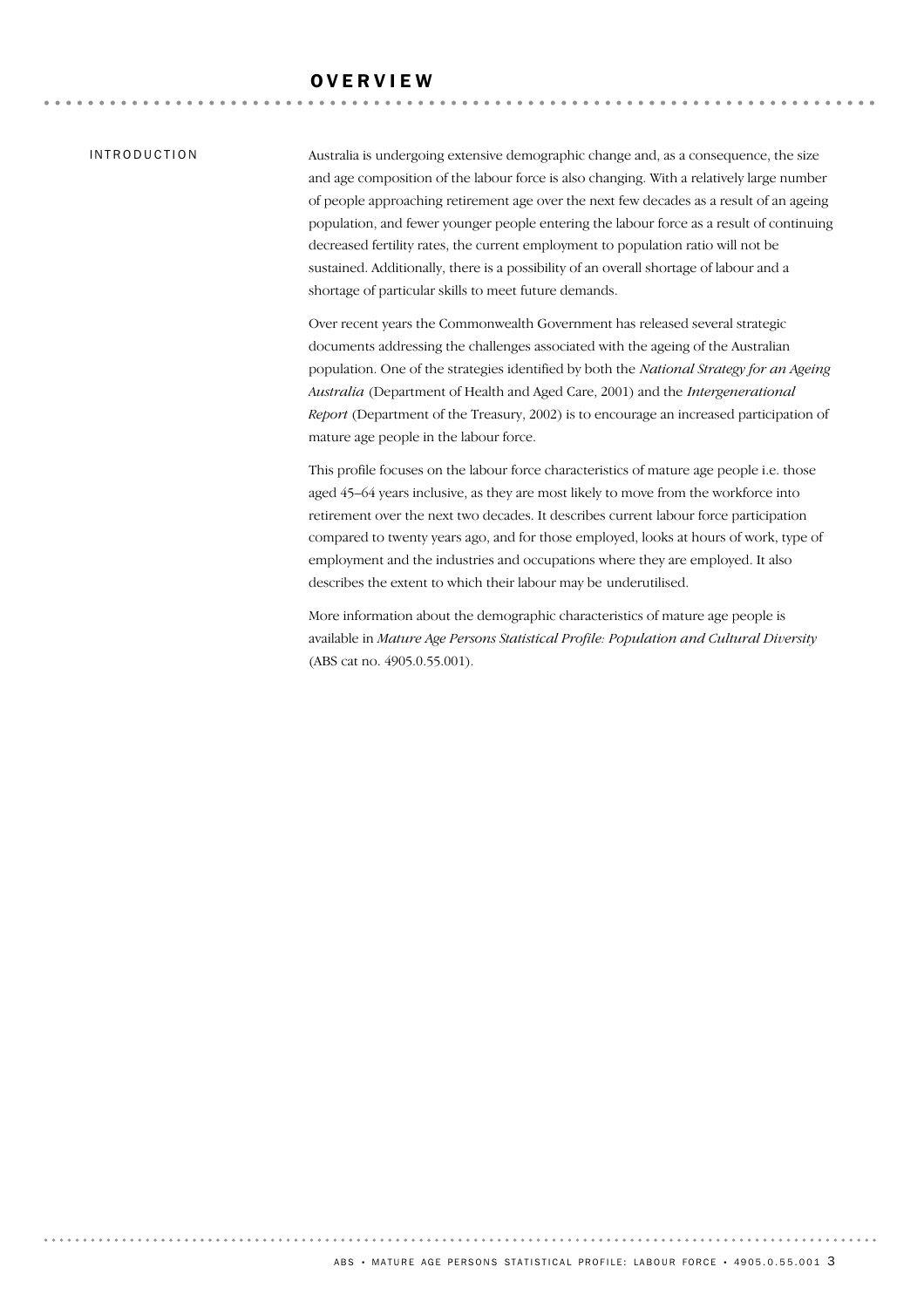### LABOUR FORCE CHARACTERISTICS

### INTRODUCTION

The Australian labour force is ageing. In 2003, people aged 45–64 years numbered 4.7 million with 3.3 million in the labour force, representing almost a third (32%) of the total labour force, that is, they were either employed or unemployed (refer to Glossary for more details). This compares to 1983, when there were 2.9 million people aged 45-64 years in the population with 1.6 million in labour force being less than a quarter (23%) of the total labour force.



*Source: Labour Force, Australia, Detailed – Electronic Delivery, 6291.0.55.001.*

### LABOUR FORCE PARTICIPATION

The overall labour force participation rate of people aged 45–64 years has increased steadily over the last twenty years, from 56% in 1983 to 69% in 2003. As well, the unemployment rate for of people aged 45–64 years has decreased from 5.8% in 1983 to only 3.8% in 2003.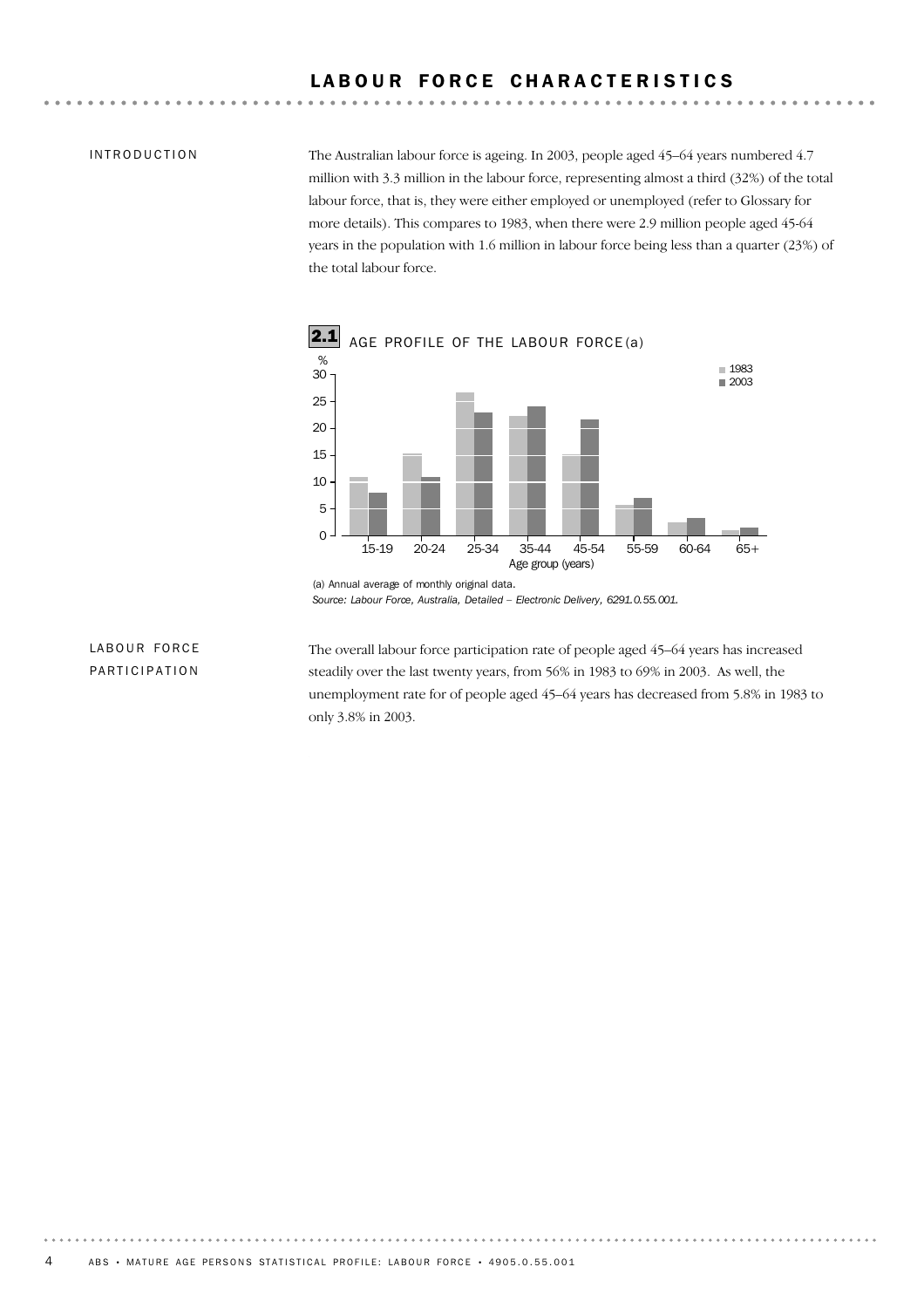|                |                                         |            | Labour      | Not in             | Civilian                                                        | Participation | Unemployment |
|----------------|-----------------------------------------|------------|-------------|--------------------|-----------------------------------------------------------------|---------------|--------------|
|                | Employed                                | Unemployed | Force       | Labour force       | Population                                                      | rate          | rate         |
|                | '000                                    | '000       | '000        | '000               | '000                                                            | $\%$          | $\%$         |
| 1983           |                                         |            |             |                    |                                                                 |               |              |
| <b>Males</b>   |                                         |            |             |                    |                                                                 |               |              |
| $45 - 64$      | 1 0 66.5                                | 72.1       | 1 1 38.6    | 328.6              | 1467.2                                                          | 77.6          | 6.3          |
| All ages       | 3 946.8                                 | 424.8      | 4 3 7 1.6   | 1 3 2 7 .0         | 5 698.6                                                         | 76.7          | 9.7          |
| <b>Females</b> |                                         |            |             |                    |                                                                 |               |              |
| $45 - 64$      | 482.8                                   | 22.7       | 505.4       | 951.7              | 1 4 5 7 . 1                                                     | 34.7          | 4.5          |
| All ages       | 2 3 5 3 . 5                             | 272.3      | 2 6 2 5.8   | 3 2 5 3 . 6        | 5879.4                                                          | 44.7          | 10.4         |
| Persons        |                                         |            |             |                    |                                                                 |               |              |
| $45 - 64$      | 1549.3                                  | 94.7       | 1 644.0     | 1 2 8 0.3          | 2924.2                                                          | 56.2          | 5.8          |
| All ages       | 6 300.4                                 | 697.0      | 6997.4      | 4 580.6            | 11 578.0                                                        | 60.4          | 10.0         |
| 2003           |                                         |            |             |                    |                                                                 |               |              |
| <b>Males</b>   |                                         |            |             |                    |                                                                 |               |              |
| $45 - 64$      | 1759.2                                  | 74.0       | 1833.3      | 536.9              | 2 3 7 0 . 2                                                     | 77.3          | 4.0          |
| All ages       | 5 2 4 5 . 6                             | 333.9      | 5 5 7 9.4   | 2 2 1 3 . 3        | 7 7 9 2.7                                                       | 71.6          | 6.0          |
| <b>Females</b> |                                         |            |             |                    |                                                                 |               |              |
| $45 - 64$      | 1 3 6 6.6                               | 50.7       | 1 4 1 7 . 3 | 948.6              | 2 3 6 5.9                                                       | 59.9          | 3.6          |
| All ages       | 4 2 3 5.7                               | 277.0      | 4 5 1 2.8   | 3 556.6            | 8 0 6 9.4                                                       | 55.9          | 6.1          |
| Persons        |                                         |            |             |                    |                                                                 |               |              |
| $45 - 64$      | 3 1 2 5 . 8                             | 124.7      | 3 2 5 0.6   | 1485.5             | 4 7 3 6 . 1                                                     | 68.6          | 3.8          |
| All ages       | 9 4 8 1.3                               | 610.9      | 10 092.2    | 5 7 6 9.9          | 15 862.1                                                        | 63.6          | 6.1          |
|                |                                         |            |             |                    |                                                                 |               |              |
| (a)            | Annual average of monthly original data |            |             | Statistics, 6105.0 | Source: ABS data available on request, Australian Labour Market |               |              |

# **2.2** LABOUR FORCE CHARACTERISTICS (a) -1983 and 2003

LABOUR FORCE PARTICIPATION *continued* This increase in participation has been driven largely by the increased participation of women in the labour force, reflecting a range of social changes, including greater acceptance of, and opportunities for, women in the workforce. In 2003, the participation rate for women aged 45–64 years was 60%, well above the proportion participating in the labour force in 1983 (35%).

Graphs 2.3 and 2.4 show a decline in participation rates for men and women in the older age groups after the 45-54 years age group. In 2003, most men (88%) and women (74%) aged 45–54 years were participating in the labour force. For those aged 60–64 years, the participation rates for men and women were 50% and 27% respectively. However, labour force participation decreases markedly in the older age groups as some people retire or leave the labour force well before their sixties. This is reflected in lower labour force participation rates for both men and women in their forties and fifties.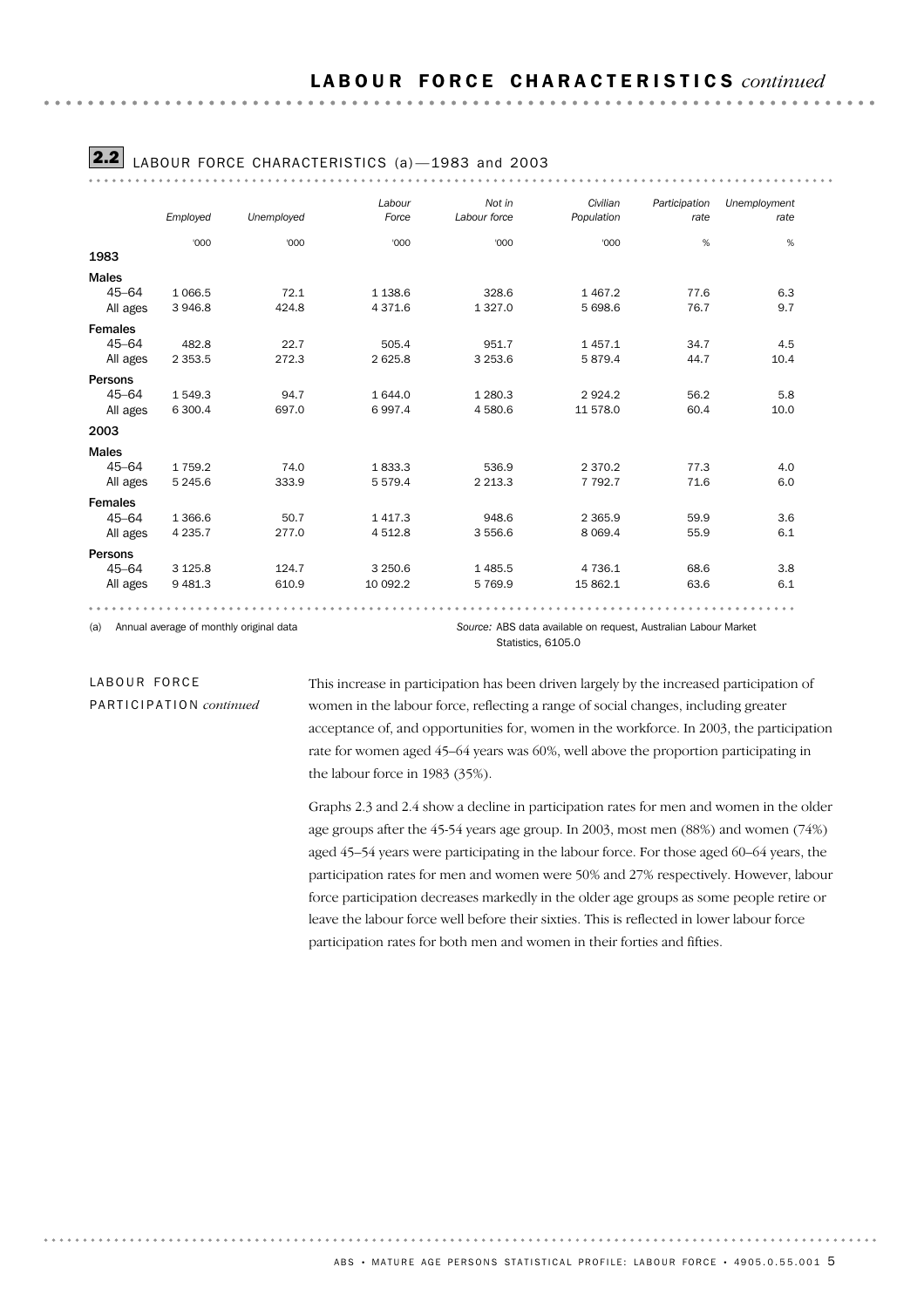

PARTICIPATION *continued*

LABOUR FORCE

. . . . . . . . . . . . .

*Source: Labour Force, Australia, Detailed – Electronic Delivery, 6291.0.55.001.*

-------



<sup>(</sup>a) Annual average of monthly original data.

<sup>(</sup>a) Annual average of monthly original data.

*Source: Labour Force, Australia, Detailed – Electronic Delivery, 6291.0.55.001.*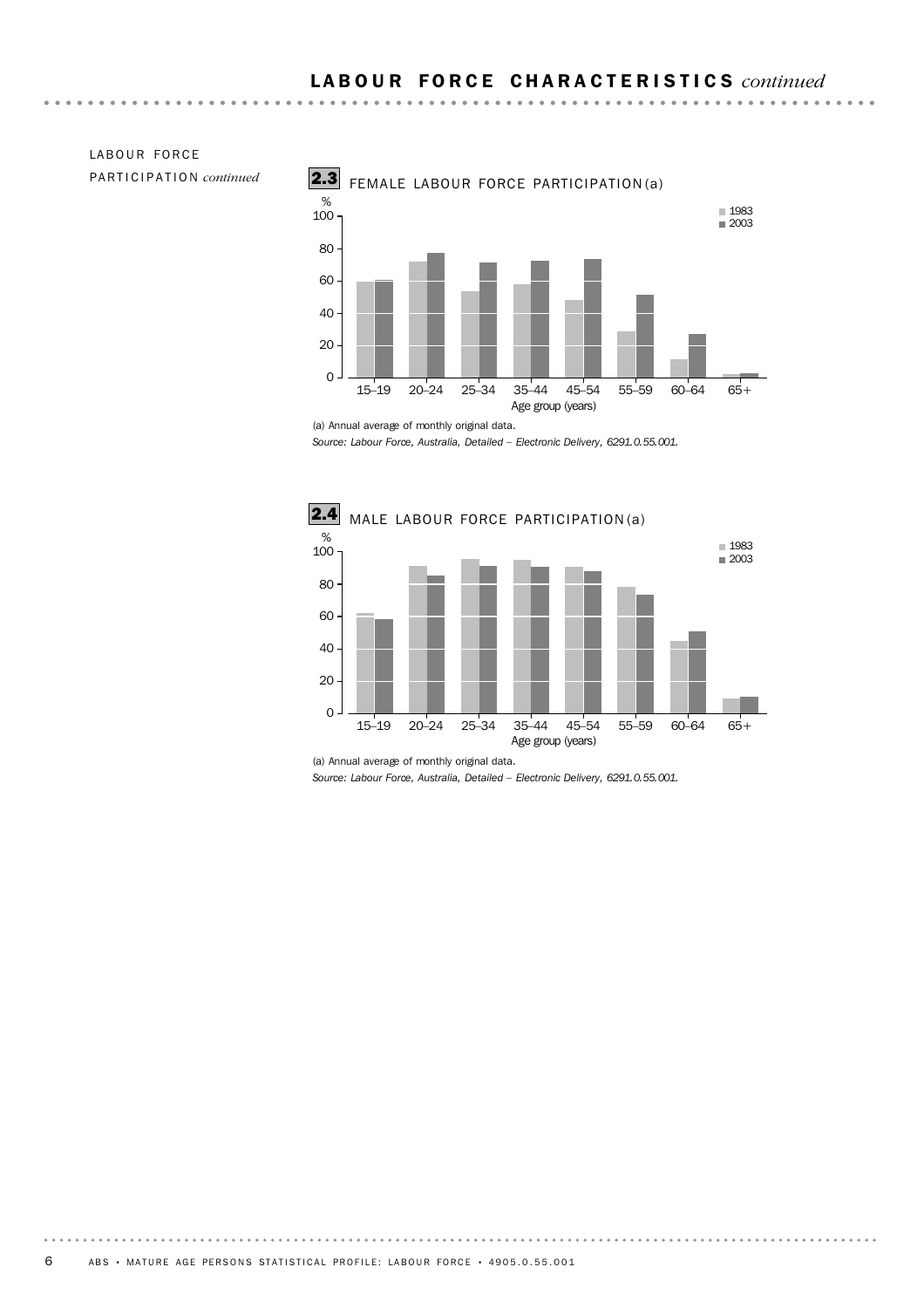### EMPLOYMENT CHARACTERISTICS

| <b>INTRODUCTION</b>        | For employed people, there has been a shift to part-time employment across all age<br>groups and in particular those aged 45-64 years, influenced by various changes in the<br>economy and society. Examples of such changes include: the growth in service<br>industries, the relaxation of trading hour restrictions, the introduction of new<br>technologies that have allowed the extension of production schedules and operating<br>times, and the increased participation of women in the labour force with the associated<br>need to balance work and family responsibilities. |
|----------------------------|---------------------------------------------------------------------------------------------------------------------------------------------------------------------------------------------------------------------------------------------------------------------------------------------------------------------------------------------------------------------------------------------------------------------------------------------------------------------------------------------------------------------------------------------------------------------------------------|
|                            | With changes occurring to the nature of employment itself, consideration of the types of<br>employment, of those aged 45-64 years should be considered as well as the particular<br>industry and occupation of their employment.                                                                                                                                                                                                                                                                                                                                                      |
| HOURS WORKED               | The proportion of employed people aged 45-64 years working part-time increased from<br>16% in 1983 to 26% in 2003. People aged 24-44 years experienced a similar increase,<br>from 17% in 1983 to 23% in 2003.                                                                                                                                                                                                                                                                                                                                                                        |
|                            | As people move into the older age groups they are increasingly likely to work part-time<br>and this may be due, in part, to the choice made by some workers to reduce their<br>working hours to facilitate a gradual transition to retirement. Of employed people aged<br>45-54 years, 8% of men and 43% of women worked part-time. The rate of part-time work<br>was higher for employed people aged 55-64 years, with 17% of men and 52% of women<br>working part-time in 2003.                                                                                                     |
|                            | In September 2003 only 16% of part time employees aged 55-64 years and 24% of part<br>time employees aged 45-54 years wanted to work more hours. In comparison, 27% of<br>part-time workers aged 25-44 years wanted to work more hours.                                                                                                                                                                                                                                                                                                                                               |
| <b>TYPES OF EMPLOYMENT</b> | Labour Market Statistics, October 2004 (ABS cat no 6105.0) included a special article,<br>'Changes in Types of Employment' which analysed how the nature of employment has<br>changed in Australia over the past few decades, with considerable attention given to the<br>rise in part-time and 'casual' employment. Related to changes in types of employment<br>are changes in the types of benefits for employees, such as leave entitlements, and the<br>extent of self-employment.                                                                                               |
|                            | The following types of employment were identified:<br>employee (not an owner manager of an incorporated enterprise)<br>employee with paid leave entitlements<br>employee without paid leave entitlements<br>owner manager<br>owner manager of an incorporated enterprise<br>owner manager of an unincorporated enterprise<br>contributing family worker.                                                                                                                                                                                                                              |
|                            | A comparison of mature age workers with younger workers aged 25-44 years shows<br>some differences in the relative proportions of some types of employment. Compared to<br>65% of younger workers aged 25-44 years in August 2003, 58% of workers aged 45-64<br>years were employees with leave entitlements (excluding owner managers of<br>incorporated enterprises). Owner managers formed the next largest group of workers<br>aged 45-64 years (28%), compared with only 19% of workers aged 25-44 years. The                                                                    |
|                            | likelihood of this employment type increased with age and was more common among                                                                                                                                                                                                                                                                                                                                                                                                                                                                                                       |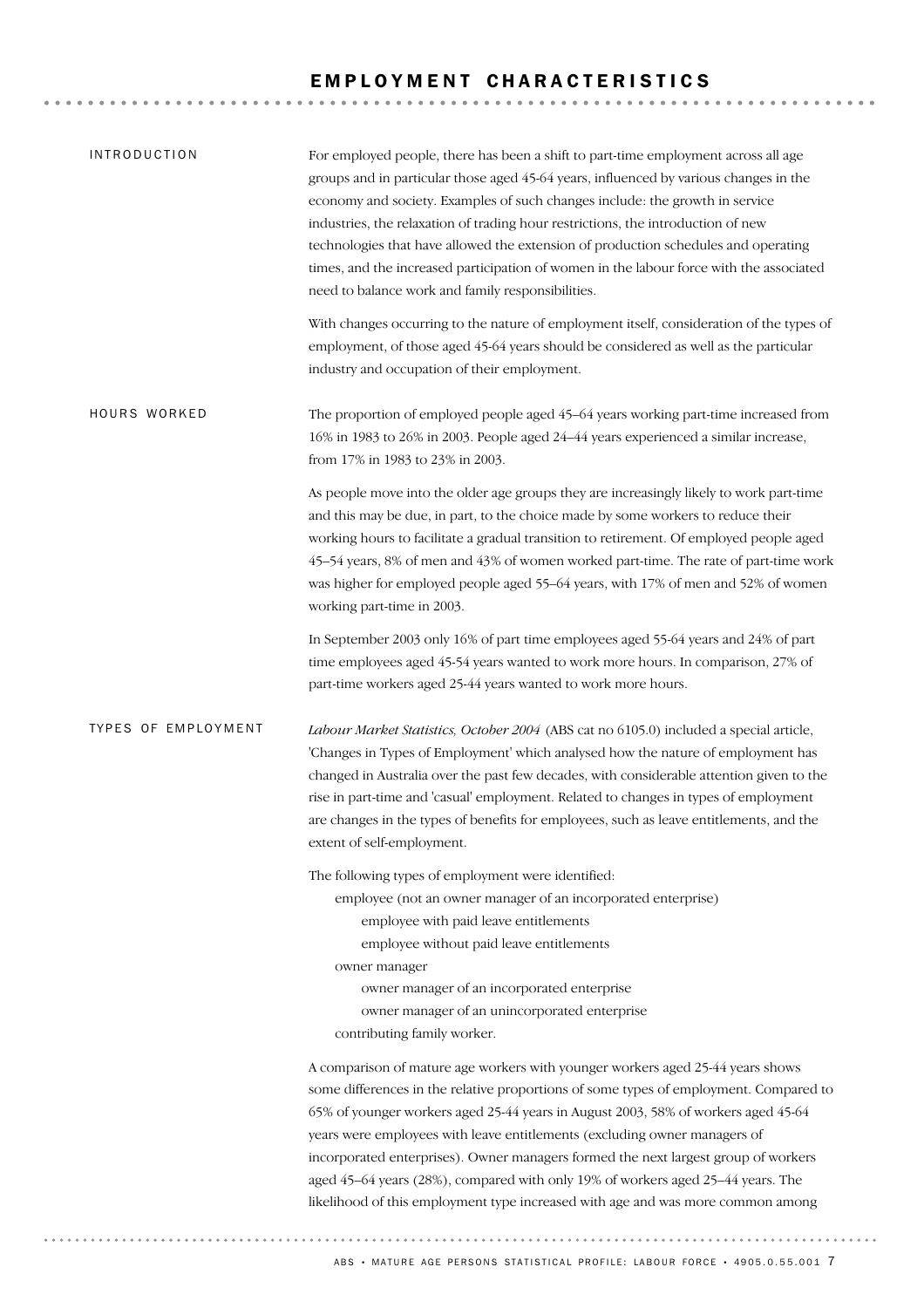TYPES OF EMPLOYMENT *continued*

men than women. Men aged 55–64 years were the most likely to be owner managers(40%). In comparison, just over one-quarter (26%) of employed women in this age group were owner managers.



*Source: Australian Labour Market Statistics October 2004 (ABS cat.no.6105.0)*

The proportion who were employees without leave entitlements (excluding owner managers of incorporated enterprises) was slightly lower (13%) for workers aged 45–64 years than for people aged 25–44 (16%). Employed women aged 45–64 years were twice as likely (18%) to be employees without entitlements as men of that age (9%).



(a) Excluding owner managers of incorporated enterprises *Source: Australian Labour Market Statistics Oct 2004 (ABS cat.no. 6105.0)*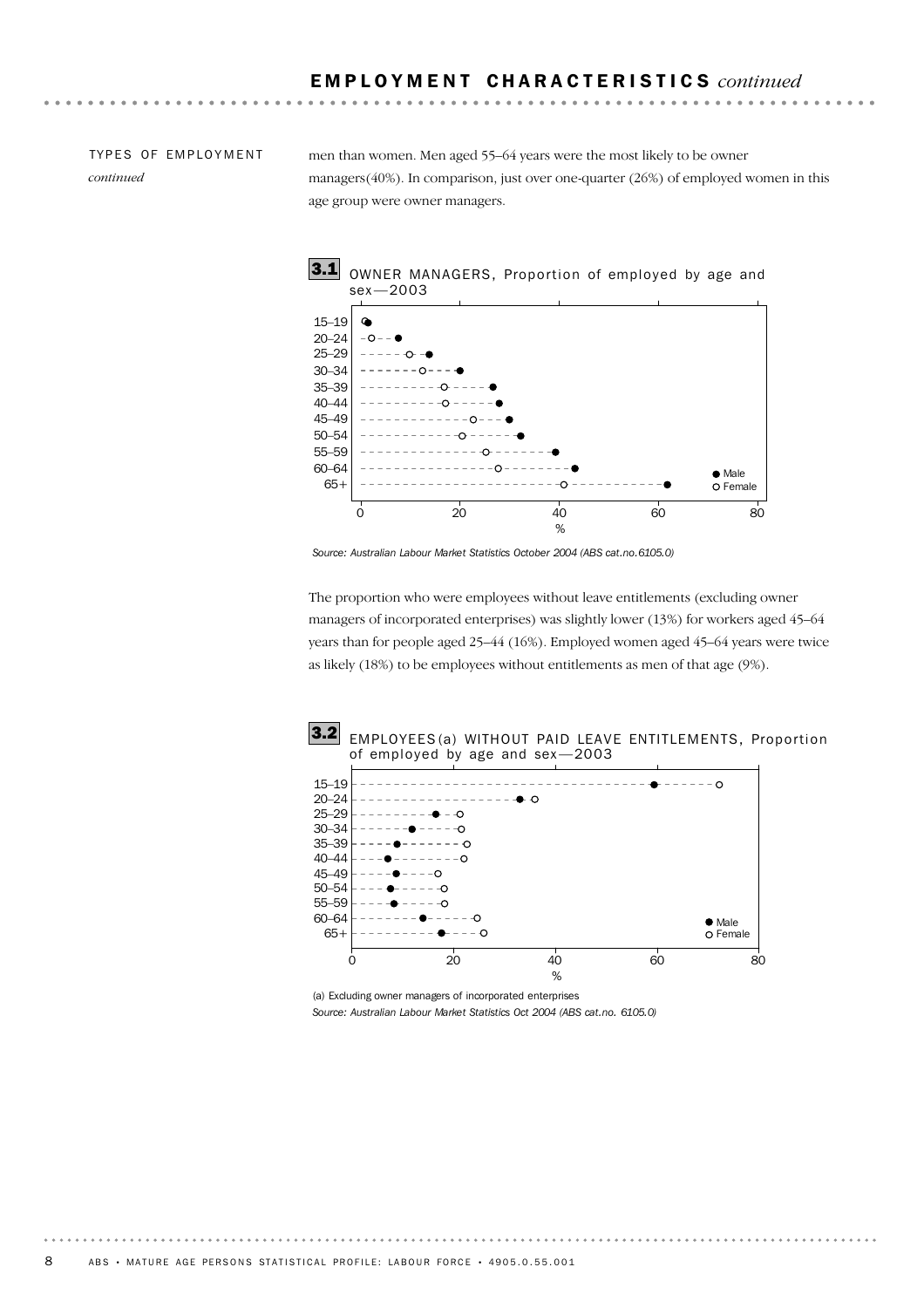. . . . . . . . . . . . . . . . . . . .

INDUSTRY AND **OCCUPATION** 

Workers with many years in the workforce have generally gained valuable skills and experience. These workers may be concentrated in particular occupations and industries, and their retirement may have implications for recruitment and staffing levels in these occupations and industries in the future.

In 2003, the Education industry employed the highest proportion of workers aged 45–64 years (47%) followed by Health and community services (42%) and Agriculture, forestry and fishing (41%) industries. The high proportion in the Agriculture, forestry and fishing industry is consistent with the trend for fewer young people to enter farming and with farmers often working beyond the age of 65 years (*Australian Social Trends, 2003* (ABS cat no 4120.0), Farming families, pp 45–49).

The highest concentrations of male workers aged 45–64 years were in the Education industry with 49% of men (108,400) working in this industry aged between 45 and 64 years, followed by Government, administration and defence (46% or 105,700) and Electricity, gas and water supply (44% or 26,500). Women aged 45–64 years represented a high proportion of workers in Agriculture, forestry and fishing (representing 51,100 or 46% of all women in that industry); Education (211,300 or 46%); and Health and community services (303,700 or 42%).

Many occupations with relatively high proportions of workers aged 45–64 years are those that require higher skill levels. In the broad occupation group, Managers and administrators, 46% (318,000 people) were aged 45–64 years in 2003, followed by 38% (146,200 people) in Advanced clerical and service workers and 37% (432,100 people) in the Associate professionals group.

The Professionals occupation group is a large group encompassing numerous occupations, and is the occupation group which contained the largest number of workers aged 45–64 years (640,900 people). Of these mature age workers, 12% were registered nurses, 9% were secondary school teachers and 9% were primary school teachers.

Some occupations with lesser skill requirements also contained large numbers of workers aged 45–64 years. In 2003, 485,700 Intermediate clerical, sales and service workers, and 288,900 Intermediate production and transport workers were aged between 45 and 64 years.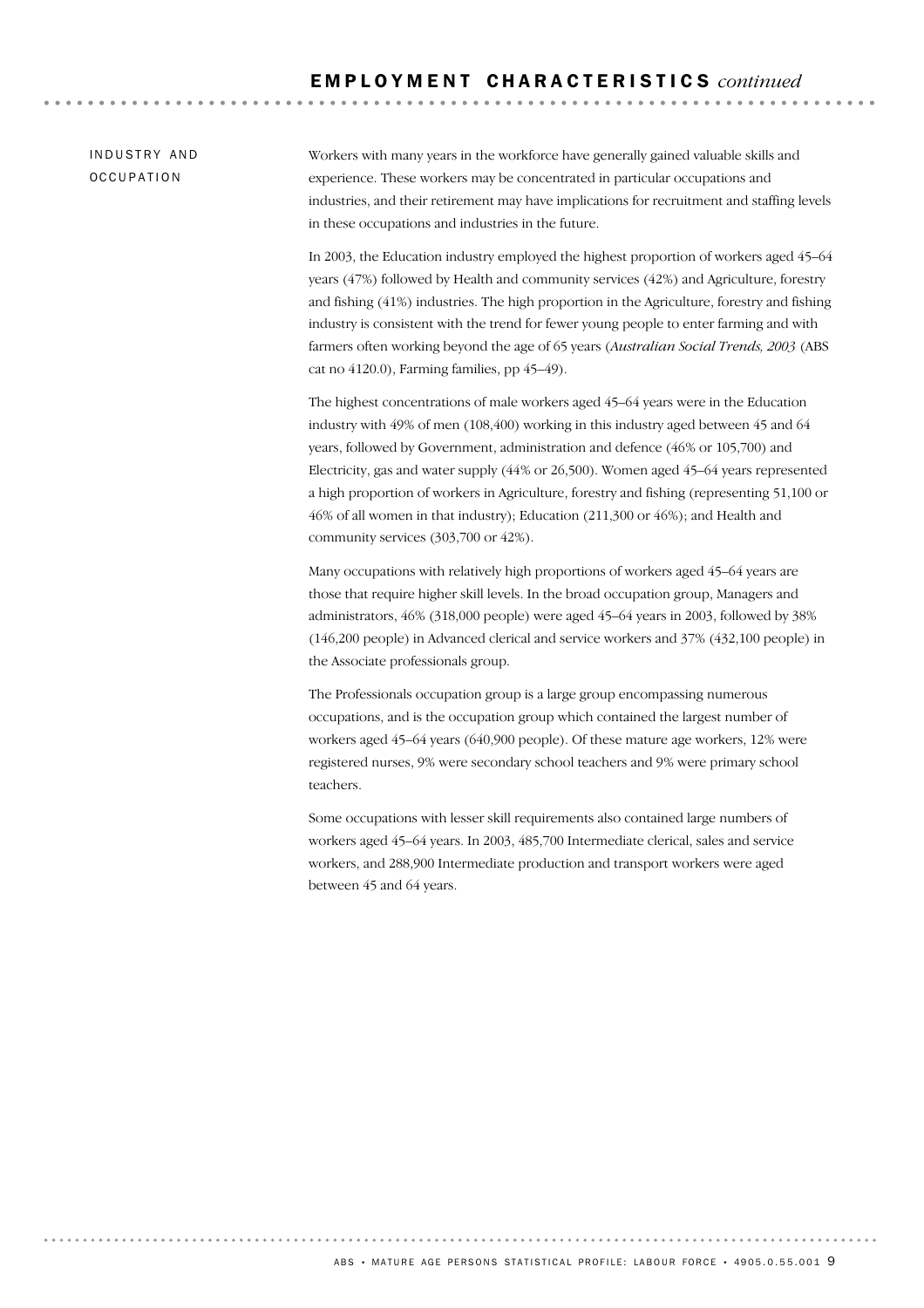# UNDERUTILISATION OF LABOUR

| <b>INTRODUCTION</b>              | Measures of the underutilisation of labour of mature age population provide an indicator<br>of the potential of this age group to address the expected shortfalls in the Australian<br>labour market. See Glossary for definitions of the terms used.                                                                                                                                                                                                                                                                                                                                                                                                                                                                                               |
|----------------------------------|-----------------------------------------------------------------------------------------------------------------------------------------------------------------------------------------------------------------------------------------------------------------------------------------------------------------------------------------------------------------------------------------------------------------------------------------------------------------------------------------------------------------------------------------------------------------------------------------------------------------------------------------------------------------------------------------------------------------------------------------------------|
| UNDEREMPLOYMENT                  | The proportion of those working part-time who wanted to work more hours decreases<br>as retirement age approaches. The proportion of 25-44 year old part-time workers<br>seeking additional hours was 27% compared to 24% of 45-54 year olds and only 16% of<br>55-64 year old part time workers. This suggests that mature age workers who are<br>working part-time have chosen to do so. See Employment Characteristics - Hours<br>Worked above.                                                                                                                                                                                                                                                                                                  |
| UNEMPLOYMENT                     | The unemployment rate for those aged 45-64 years (3.8%) was lower than for those<br>aged 25-44 years (5.0%). In September 2003, there were 125,700 persons aged 45-64<br>years who were unemployed.                                                                                                                                                                                                                                                                                                                                                                                                                                                                                                                                                 |
|                                  | As with the total unemployed population, male jobseekers aged 45-64 years were more<br>likely to be looking for full-time work than their female counterparts (90% compared<br>with 73%). Unemployed women aged 45-54 years were more likely than any other<br>female age group to be seeking full-time work (74%). Similarly, unemployed men aged<br>45-54 years were most likely (93%) to be looking for full-time work.                                                                                                                                                                                                                                                                                                                          |
| LONG-TERM<br>UNEMPLOYMENT        | While the unemployment rate for people aged 45–64 years is relatively low, once<br>unemployed, they tend to remain unemployed longer than their younger counterparts.<br>In September 2003, there were 48,600 people aged 45-64 years who had been<br>unemployed for 12 months or longer.                                                                                                                                                                                                                                                                                                                                                                                                                                                           |
|                                  | More than two-fifths (43%) of unemployed people aged 55-64 years had been<br>unemployed for 12 months or longer, compared with just under one-third (33%) of<br>45-54 year olds and 23% of 25-44 year olds. Unemployed men were more likely to be in<br>long-term unemployment than unemployed women. In September 2003, 45% of<br>unemployed men aged 45-64 years had been unemployed for 12 months or longer<br>compared with 25% of women in this age group.                                                                                                                                                                                                                                                                                     |
|                                  | Long term unemployment may make finding employment more difficult because of a<br>loss of relevant skills and employers' perceptions of their 'employability'. This may lead<br>to the unemployed becoming discouraged and choosing to leave the labour force<br>altogether rather than remain unemployed.                                                                                                                                                                                                                                                                                                                                                                                                                                          |
| DISCOURAGED<br><b>JOBSEEKERS</b> | In September 2003, there were 41,600 people aged 45–64 years who wanted to work<br>and were available to work but did not actively look for work for labour market reasons,<br>that is, they were discouraged jobseekers. This represents 52% of the total 79,000<br>discouraged job seekers in September 2003, and is considerably higher than the number<br>for people aged 25-44 years (23,200). About half of the discouraged jobseekers aged<br>45-64 years (51%) reported they were discouraged because they felt they were<br>considered too old by employers, while 22% felt there were no jobs in the locality or in<br>their line of work, and a further 18% felt they lacked the necessary schooling, training,<br>skills or experience. |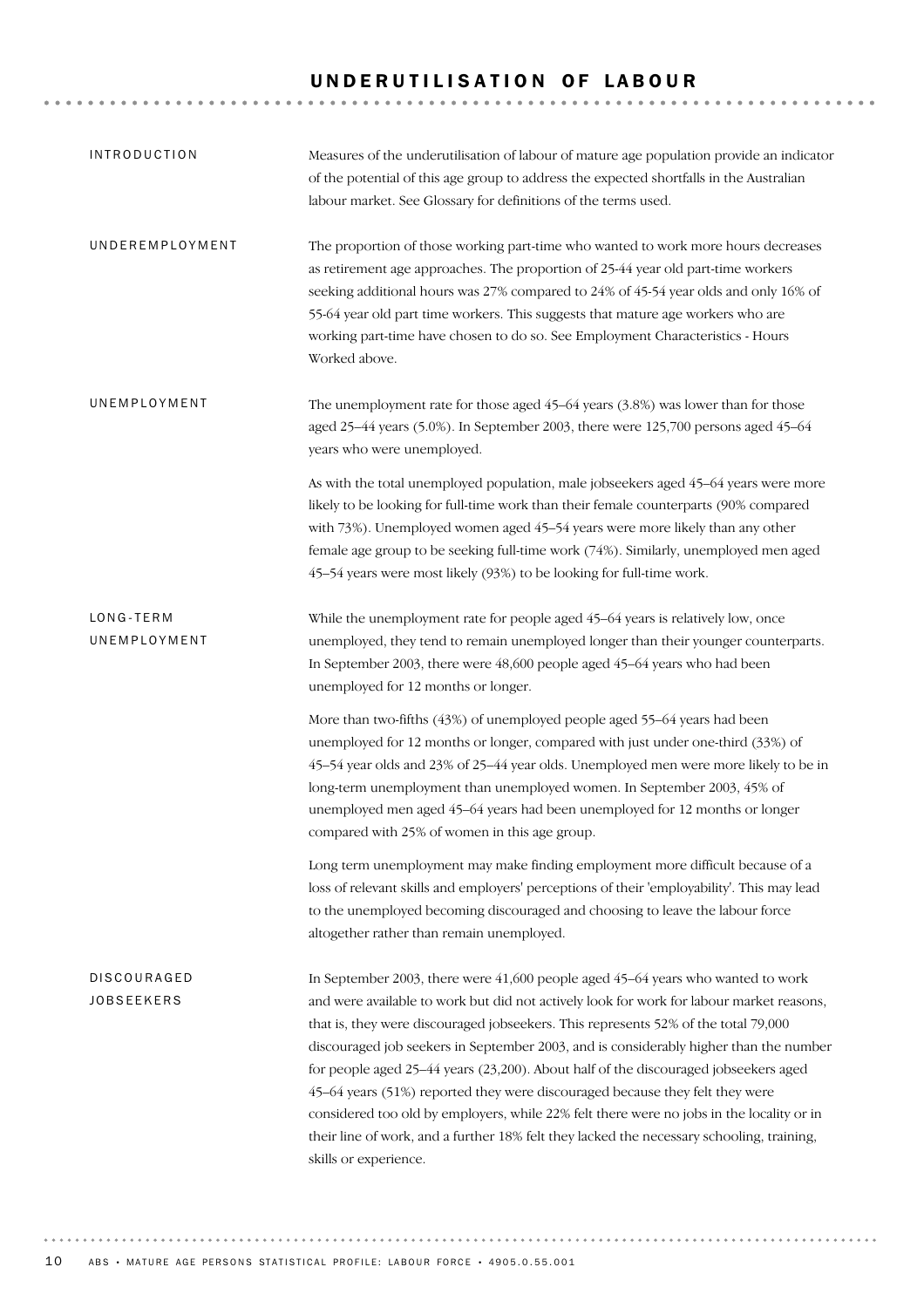### U N D E R U T I L I S A T I O N O F L A B O U R *continued*

DISCOURAGED JOBSEEKERS *continued* The total number of discouraged male jobseekers has decreased by 10,300 since 1999, however, the proportion of mature aged male discouraged jobseekers has increased by more than 9.4% in that time. For females, the total number of discouraged jobseekers has also decreased by 15,700 but the proportion of discouraged mature age females job seekers has decreased slightly by 2.2% since 1999.



Source: Persons Not in the Labour Force (ABS cat. no. 6220.0)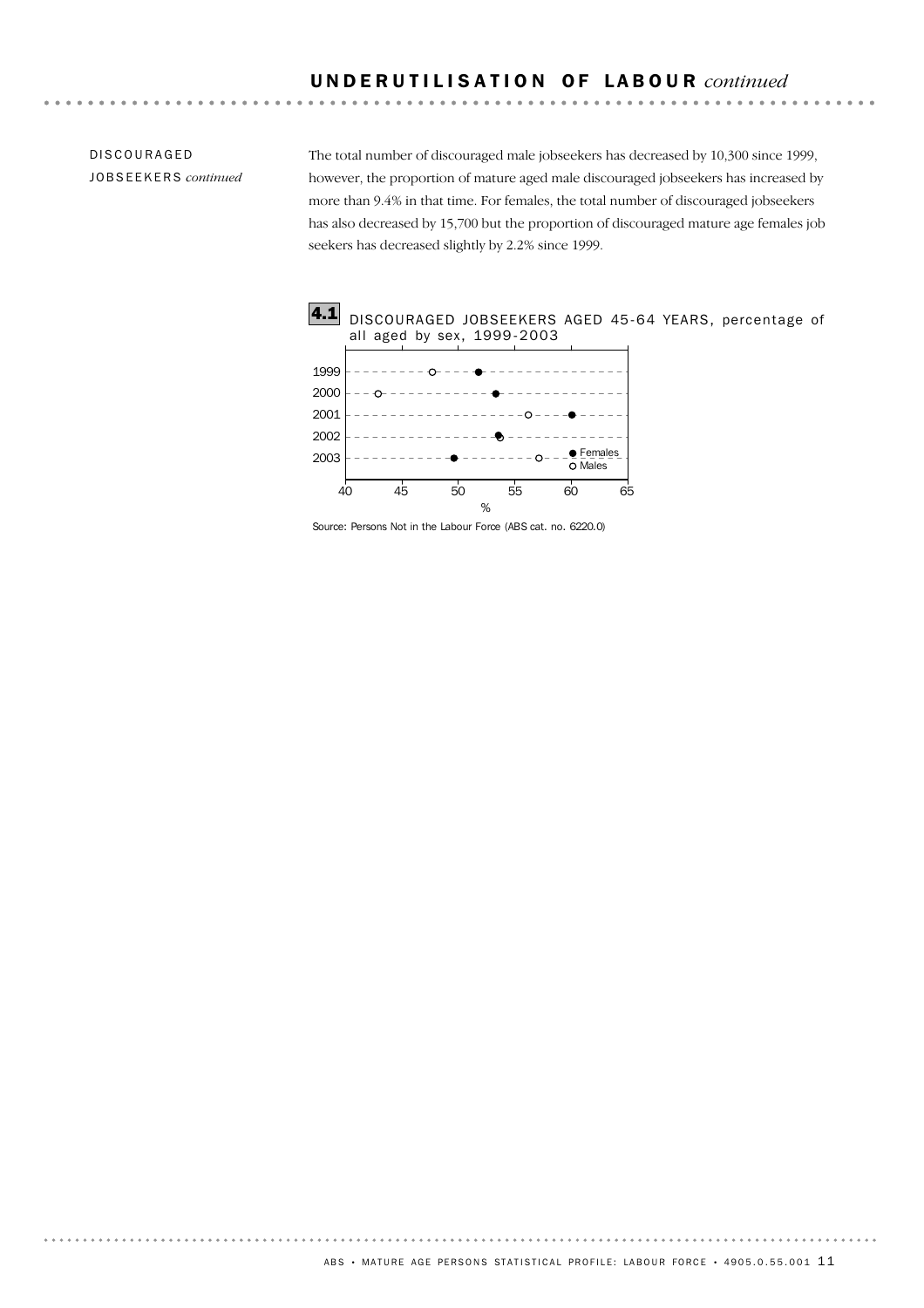### EXPLANATORY NOTES

| <b>INTRODUCTION</b>                                   | 1 Mature Age Persons Statistical Profile brings together a range of ABS labour statistics<br>to present a statistical summary of the labour force characteristics of mature age persons<br>(those aged 45-65 years).                                                                                                                                                                                                                                                                                                                                                                                                   |
|-------------------------------------------------------|------------------------------------------------------------------------------------------------------------------------------------------------------------------------------------------------------------------------------------------------------------------------------------------------------------------------------------------------------------------------------------------------------------------------------------------------------------------------------------------------------------------------------------------------------------------------------------------------------------------------|
| LABOUR STATISTICS<br>CONCEPTS, SOURCES AND<br>METHODS | The concepts and definitions underpinning ABS labour statistics align closely with<br>2<br>the standards and guidelines set out in Resolutions of the International Conference of<br>Labour Statisticians. Descriptions of the underlying concepts of Australia's labour market<br>statistics, and the sources and methods used in compiling the estimates, are presented<br>in Labour Statistics: Concepts, Sources and Methods (cat. no. 6102.0.55.001), which is<br>available on the ABS web site at <http: www.abs.gov.au=""><br/>[Themes-People-Labour-Labour Statistics: Concepts, Sources and Methods].</http:> |
|                                                       | <b>3</b> For an explanation of terms used in this report, refer to Glossary.                                                                                                                                                                                                                                                                                                                                                                                                                                                                                                                                           |
| LABOUR STATISTICS THEME<br>PAGE                       | The Labour Statistics theme page is a portal to all labour statistics and related<br>4<br>information residing on the ABS web site. The page contains hyperlinks to Labour<br>Statistics: Concepts, Sources and Methods (cat. no. 6102.0.55.001); information about<br>labour related surveys; and a help page for respondents to ABS labour related surveys.<br>The Labour Theme Page can be accessed at <http: www.abs.gov.au=""><br/>[Themes-People-Labour].</http:>                                                                                                                                                |
| LABOUR FORCE SURVEY DATA<br>Description of the survey | Data in tables are obtained from the Labour Force Survey (LFS), which provides<br>5.<br>extensive information about the labour market on a monthly basis. The LFS is a<br>component of the Monthly Population Survey (MPS), which includes the LFS and<br>supplementary surveys.                                                                                                                                                                                                                                                                                                                                       |
| Monthly Population Survey                             | The MPS is a population survey based on a multi-stage area sample of private<br>6<br>dwellings (currently about 30,000 houses, flats, etc.), and list samples of discrete<br>Indigenous communities and non-private dwellings (hospitals, hotels, motels, etc.), and<br>covers about 0.5% of the population of Australia. The information is obtained from<br>occupants of selected dwellings by interviewers, with the first interview conducted<br>face-to-face and subsequent interviews over the telephone. Once selected, households<br>are included for eight consecutive months before being replaced.          |
| Labour Force Survey                                   | The LFS has been conducted on a monthly basis since February 1978. Prior to that,<br>7<br>from 1964 to 1978, a national survey was conducted quarterly. Telephone interviewing<br>was introduced between 1996 and February 1997. New questionnaires have been<br>introduced periodically, most recently in April 2001.                                                                                                                                                                                                                                                                                                 |
|                                                       | The LFS includes all usual residents of Australia aged 15 and over except:<br>8<br>members of the permanent defence forces<br>• certain diplomatic personnel of overseas governments, customarily excluded from<br>census and estimated population counts<br>verseas residents in Australia<br>members of non-Australian defence forces (and their dependents) stationed in                                                                                                                                                                                                                                            |
|                                                       | Australia.                                                                                                                                                                                                                                                                                                                                                                                                                                                                                                                                                                                                             |
| Reference period                                      | Interviews are generally conducted during the two weeks beginning on the Monday<br>9<br>between the 6th and 12th of each month, with questions relating to the week prior to<br>the interview (the reference week).                                                                                                                                                                                                                                                                                                                                                                                                    |
| Notes on data                                         | From time to time, changes to survey methodology affect the time series produced.<br>10<br>Some examples of changes to this survey are: new questions added to the LFS<br>questionnaire in April 2001; and the introduction of telephone interviewing in 1996-97.                                                                                                                                                                                                                                                                                                                                                      |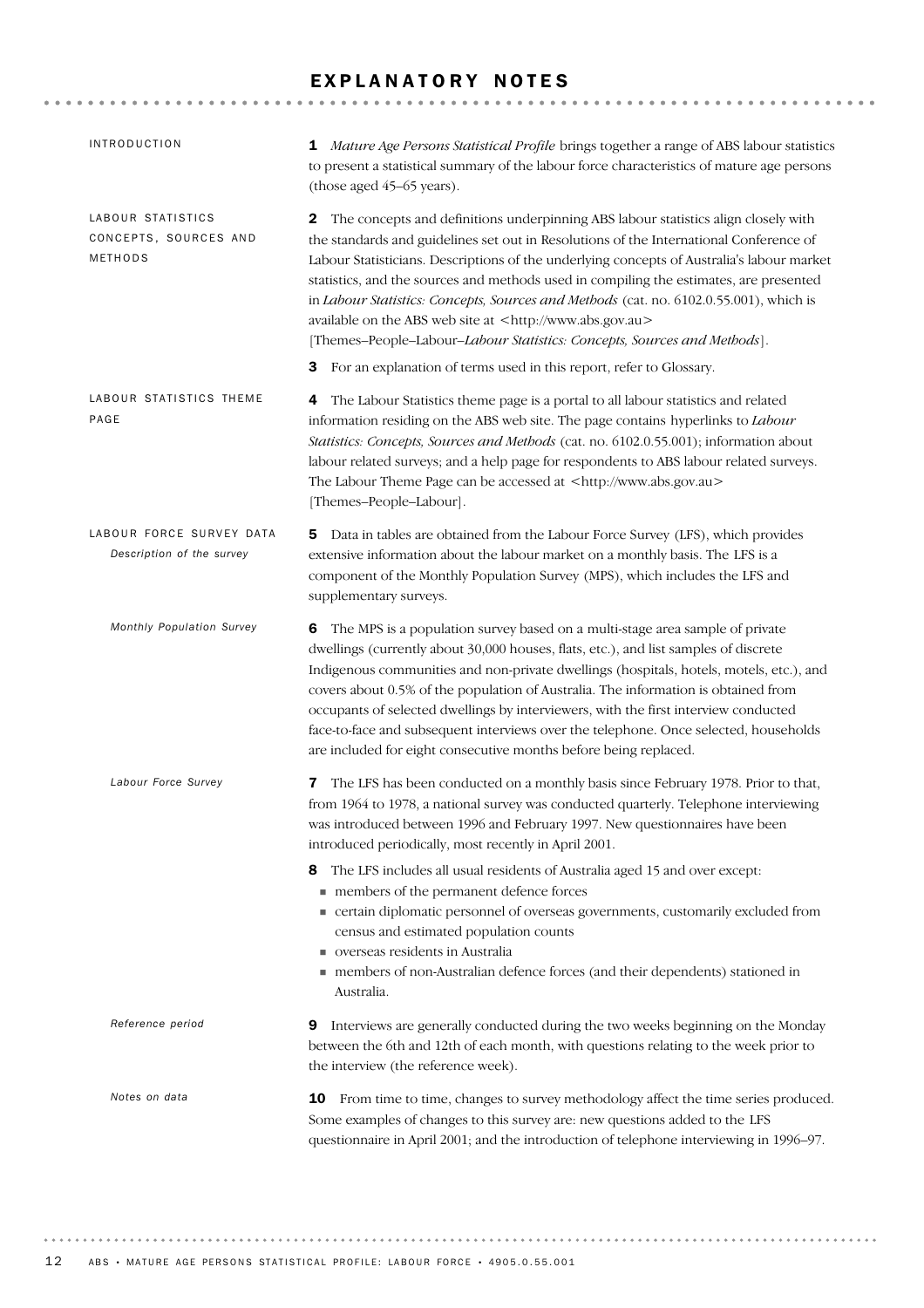## E X P L A N A T O R Y N O T E S *continued*

| Notes on data continued                    | <b>11</b> In February 2004 the definition of unemployed persons was changed to include all<br>persons who were waiting to start work and were available to start in the reference<br>week, with consequent revisions to data from April 2001 to January 2004. For further<br>details, see Information Paper: Forthcoming Changes to Labour Force Statistics (cat.<br>no. 6292.0).                                                                                                                                          |
|--------------------------------------------|----------------------------------------------------------------------------------------------------------------------------------------------------------------------------------------------------------------------------------------------------------------------------------------------------------------------------------------------------------------------------------------------------------------------------------------------------------------------------------------------------------------------------|
| Population benchmarks                      | LFS estimates of persons employed, unemployed and not in the labour force are<br>12<br>calculated in such a way as to add up to independently estimated counts (benchmarks)<br>of the civilian population aged 15 years and over. These benchmarks are based on<br>census data adjusted for under-enumeration and updated for births, deaths, interstate<br>migration, and net permanent and long-term migration. This procedure compensates for<br>under-enumeration in the survey, and leads to more reliable estimates. |
|                                            | From February 2004, labour force estimates have been compiled using benchmarks<br>13<br>based on the results of the 2001 Census of Population and Housing. Revisions were<br>made to historical estimates from January 1999 to January 2004. These revisions affect<br>original, seasonally adjusted and trend estimates. The next revision is scheduled for<br>February 2009 to take account of the results from the 2006 census.                                                                                         |
| Further information and data<br>on the LFS | <b>14</b> LFS estimates are published monthly in <i>Labour Force</i> , <i>Australia</i> (cat. no. 6202.0).<br>A series of time series spreadsheets are released at the same time as this publication<br>under cat. no. 6202.0.55.001. More detailed estimates are released, in electronic format,<br>one week later, under cat. no. 6291.0.55.001. All electronic data can be accessed via the<br>ABS web site at <http: www.abs.gov.au="">. Additional data are available on request.</http:>                             |
|                                            | For further information about the range of LFS products and services, and the<br>15<br>concepts and methodology used in the LFS, refer to Information Paper: Changes to<br>Labour Force Survey Products (cat. no. 6297.0), Labour Statistics: Concepts, Sources<br>and Methods (cat. no. 6102.0.55.001).                                                                                                                                                                                                                   |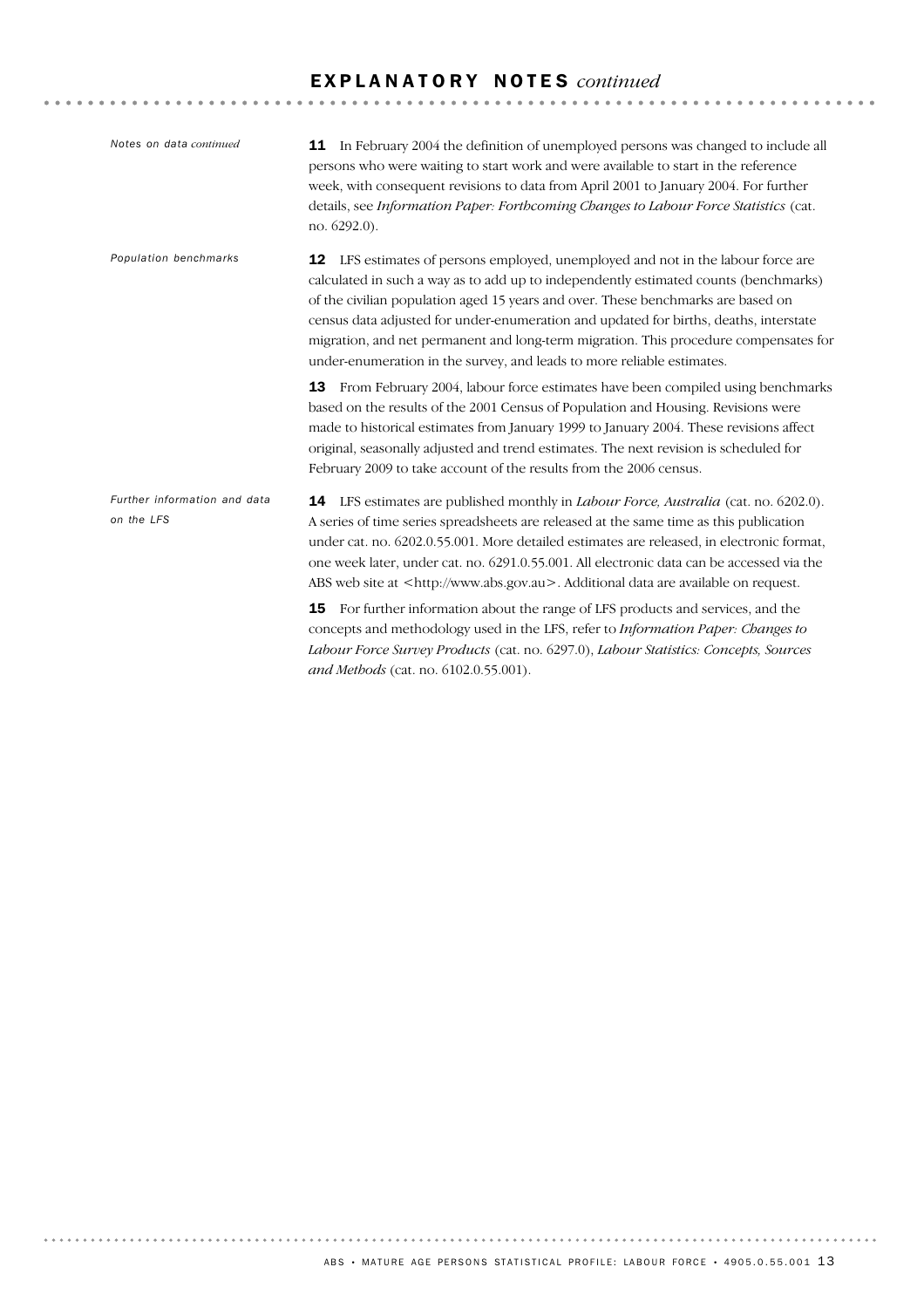### GLOSSARY

| Active steps to find work | Includes writing, telephoning or applying in person to an employer for work; answering<br>an advertisement for a job; checking factory noticeboards or the touchscreens at<br>Centrelink offices; being registered with Centrelink as a jobseeker; checking or<br>registering with any other employment agency; advertising or tendering for work; and<br>contacting friends or relatives.                                                                                                                                                                                                                                                                                                                                                                                                                                                                                                                                                                                                      |
|---------------------------|-------------------------------------------------------------------------------------------------------------------------------------------------------------------------------------------------------------------------------------------------------------------------------------------------------------------------------------------------------------------------------------------------------------------------------------------------------------------------------------------------------------------------------------------------------------------------------------------------------------------------------------------------------------------------------------------------------------------------------------------------------------------------------------------------------------------------------------------------------------------------------------------------------------------------------------------------------------------------------------------------|
| <b>Baby boomers</b>       | Australian residents who were born in Australia or overseas during the years 1946 to<br>1965 inclusive. This group includes people in the 'baby boom' age cohort who<br>immigrated to Australia from countries which did not experience a post World War II<br>'baby boom'.                                                                                                                                                                                                                                                                                                                                                                                                                                                                                                                                                                                                                                                                                                                     |
| Civilian population       | All usual residents of Australia except members of the permanent defence forces, certain<br>diplomatic personnel of overseas governments customarily excluded from census and<br>estimated population counts, overseas residents in Australia, and members of<br>non-Australian defence forces (and their dependants) stationed in Australia.                                                                                                                                                                                                                                                                                                                                                                                                                                                                                                                                                                                                                                                   |
| Discouraged jobseekers    | Persons with marginal attachment to the labour force who wanted to work and were<br>available to start work within the next four weeks but whose main reason for not actively<br>looking for work was that they believed they would not find a job for any of the<br>following reasons:<br>considered to be too young/too old by employers<br>• lacked necessary schooling, training, skills or experience<br>difficulties because of language or ethnic background<br>no jobs in their locality or line of work<br>no jobs available at all.                                                                                                                                                                                                                                                                                                                                                                                                                                                   |
| Duration of unemployment  | The period of time from when an unemployed person began looking for work, until the<br>end of the reference week; or the period of time since an unemployed person last<br>worked in any job for two weeks or more, until the end of the reference week;<br>whichever has the shorter period.                                                                                                                                                                                                                                                                                                                                                                                                                                                                                                                                                                                                                                                                                                   |
| Employed                  | Employed persons include all persons aged 15 years and over who, during the reference<br>week:<br>vorked for one hour or more for pay, profit, commission or payment in kind in a job<br>or business, or on a farm (comprising employees, employers and own account<br>workers)<br>worked for one hour or more without pay in a family business or on a farm (i.e.<br>contributing family workers)<br>■ were employees who had a job but were not at work and were<br>away from work for less than four weeks up to the end of the reference week<br>away from work for more than four weeks up to the end of the reference week and<br>received pay for some or all of the four week period to the end of the reference<br>week<br>■ away from work as a standard work or shift arrangement<br>on strike or locked out<br>• on workers' compensation and expected to return to their job<br>• were employers or own account workers, who had a job, business or farm, but were<br>not at work. |
| Full-time employed        | Persons employed full-time are those employed persons who usually worked 35 hours<br>or more a week (in all jobs) and those who, although usually working less than 35 hours<br>a week, worked 35 hours or more during the reference week.                                                                                                                                                                                                                                                                                                                                                                                                                                                                                                                                                                                                                                                                                                                                                      |
| Industry                  | An industry is a group of businesses or organisations that perform similar sets of<br>activities in terms of the production of goods and services. Industry is classified<br>according to the Australian and New Zealand Standard Industrial Classification<br>(ANZSIC), 1993 (cat. no. 1292.0). The industry assigned to an employed person is the<br>industry of the organisation in which the person's main job is located.                                                                                                                                                                                                                                                                                                                                                                                                                                                                                                                                                                  |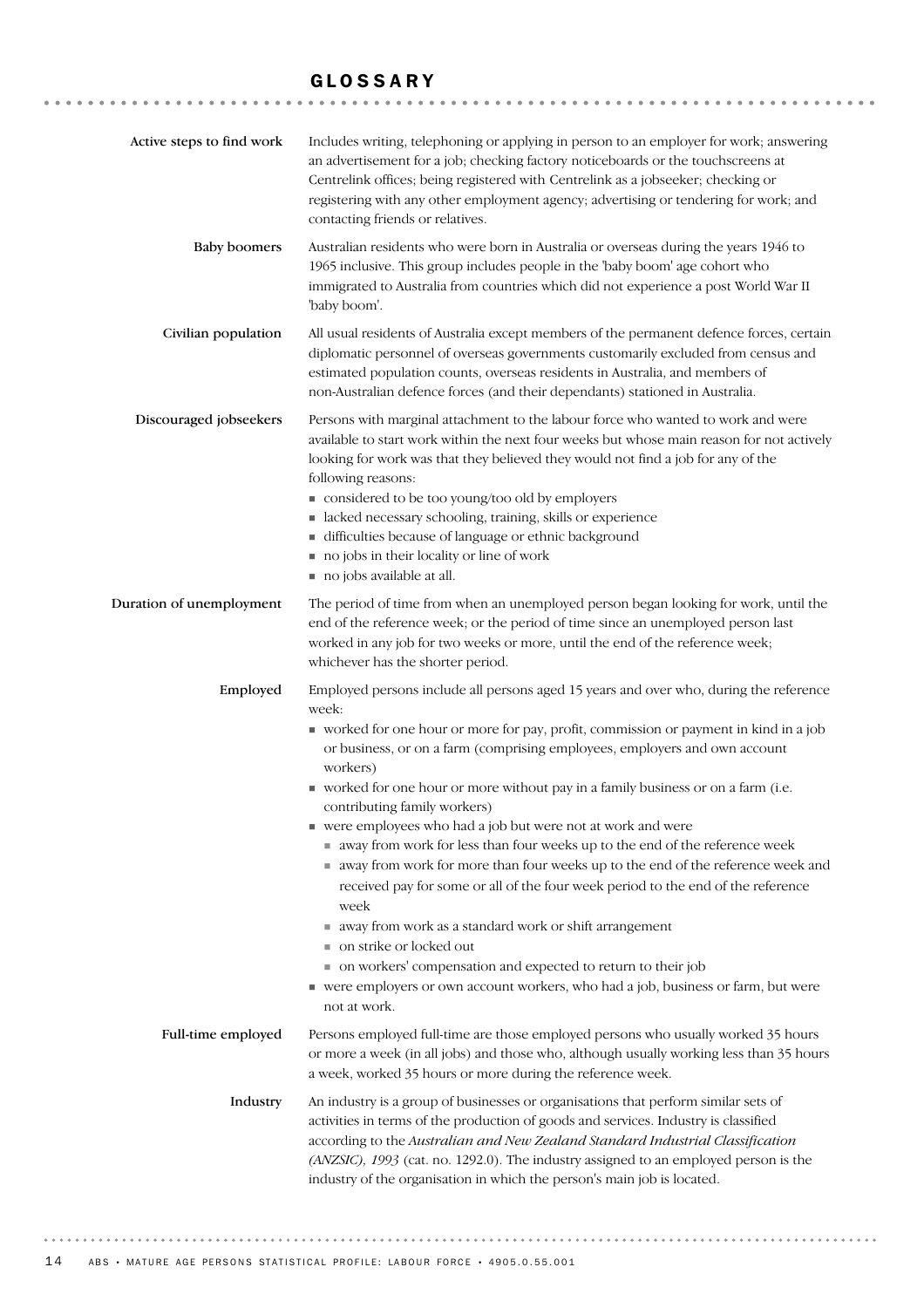# GLOSSARY *continued*

| Labour force                               | The labour force is the labour supply available for the production of economic goods<br>and services in a given period, and is the most widely used measure of the economically<br>active population. Persons in the labour force are classified as either employed or<br>unemployed according to their activities during the reference period by using a specific<br>set of priority rules.                                                                                                                                                                                                                                                       |
|--------------------------------------------|----------------------------------------------------------------------------------------------------------------------------------------------------------------------------------------------------------------------------------------------------------------------------------------------------------------------------------------------------------------------------------------------------------------------------------------------------------------------------------------------------------------------------------------------------------------------------------------------------------------------------------------------------|
| Labour force participation rate            | The labour force participation rate for any group within the population is the labour<br>force component of that population, expressed as a percentage of the population in that<br>group.                                                                                                                                                                                                                                                                                                                                                                                                                                                         |
| Labour force underutilisation<br>rate      | The unemployed plus the underemployed, as a percentage of the labour force.                                                                                                                                                                                                                                                                                                                                                                                                                                                                                                                                                                        |
| Long-term unemployed                       | Persons unemployed for 12 months or more. See <i>duration of unemployment</i> for details<br>of the calculation of duration of unemployment.                                                                                                                                                                                                                                                                                                                                                                                                                                                                                                       |
| Long-term unemployment rate                | The number of long-term unemployed persons expressed as a percentage of the labour<br>force.                                                                                                                                                                                                                                                                                                                                                                                                                                                                                                                                                       |
| Marginal attachment to the<br>labour force | Persons who were not in the labour force in the reference week, wanted to work, and:<br>• were actively looking for work but did not meet the availability criteria to be classified<br>as unemployed or<br>• were not actively looking for work but were available to start work within four weeks<br>or could start work within four weeks if child care was available.                                                                                                                                                                                                                                                                          |
|                                            | The criteria for determining those in the labour force are based on activity (i.e. working<br>or looking for work) and availability to start work during the reference week. The criteria<br>associated with marginal attachment to the labour force, in particular the concepts of<br>wanting to work and reasons for not actively looking for work, are more subjective.<br>Hence, the measurement against these criteria is affected by the respondent's own<br>interpretation of the concepts used. An individual respondent's interpretation may be<br>affected by their work aspirations, as well as family, economic and other commitments. |
| Mature age persons                         | Persons aged between 45 and 64 years.                                                                                                                                                                                                                                                                                                                                                                                                                                                                                                                                                                                                              |
| Mature age workers                         | Employed persons aged between 45 and 64 years.                                                                                                                                                                                                                                                                                                                                                                                                                                                                                                                                                                                                     |
| Not in the labour force                    | Persons who were not classified as employed or unemployed.                                                                                                                                                                                                                                                                                                                                                                                                                                                                                                                                                                                         |
| Occupation                                 | An occupation is a collection of jobs that are sufficiently similar in their main tasks to be<br>grouped together for the purposes of classification. Occupation is classified according to<br>the ASCO Australian Standard Classification of Occupations, Second Edition (cat. no.<br>1220.0). The occupation assigned to an employed person relates to the person's main<br>job.                                                                                                                                                                                                                                                                 |
| Part-time employed                         | Persons employed part-time are those employed persons who usually worked less than<br>35 hours a week (in all jobs) and either did so during the reference week, or were not at<br>work in the reference week.                                                                                                                                                                                                                                                                                                                                                                                                                                     |
| Retirement age                             | Traditionally, the retirement age is 65 years for males and 60 years for females. The<br>retirement age for females is now between 60 and 65 years, depending on their date of<br>birth.                                                                                                                                                                                                                                                                                                                                                                                                                                                           |
| Self-employed                              | The aggregation of the 'Employer', 'Own account worker' and 'Contributing family<br>worker' categories of the Status in Employment data item. Mention 'owner managers of<br>unincorporated enterprises' and 'owner managers of incorporated enterprises'?                                                                                                                                                                                                                                                                                                                                                                                          |
| Status in employment                       | Employed persons classified by whether they were employees, employers, own account<br>workers or contributing family workers.                                                                                                                                                                                                                                                                                                                                                                                                                                                                                                                      |
| Underemployed                              | Underemployed workers are employed persons who want, and are available for, more<br>hours of work than they currently have. They comprise:                                                                                                                                                                                                                                                                                                                                                                                                                                                                                                         |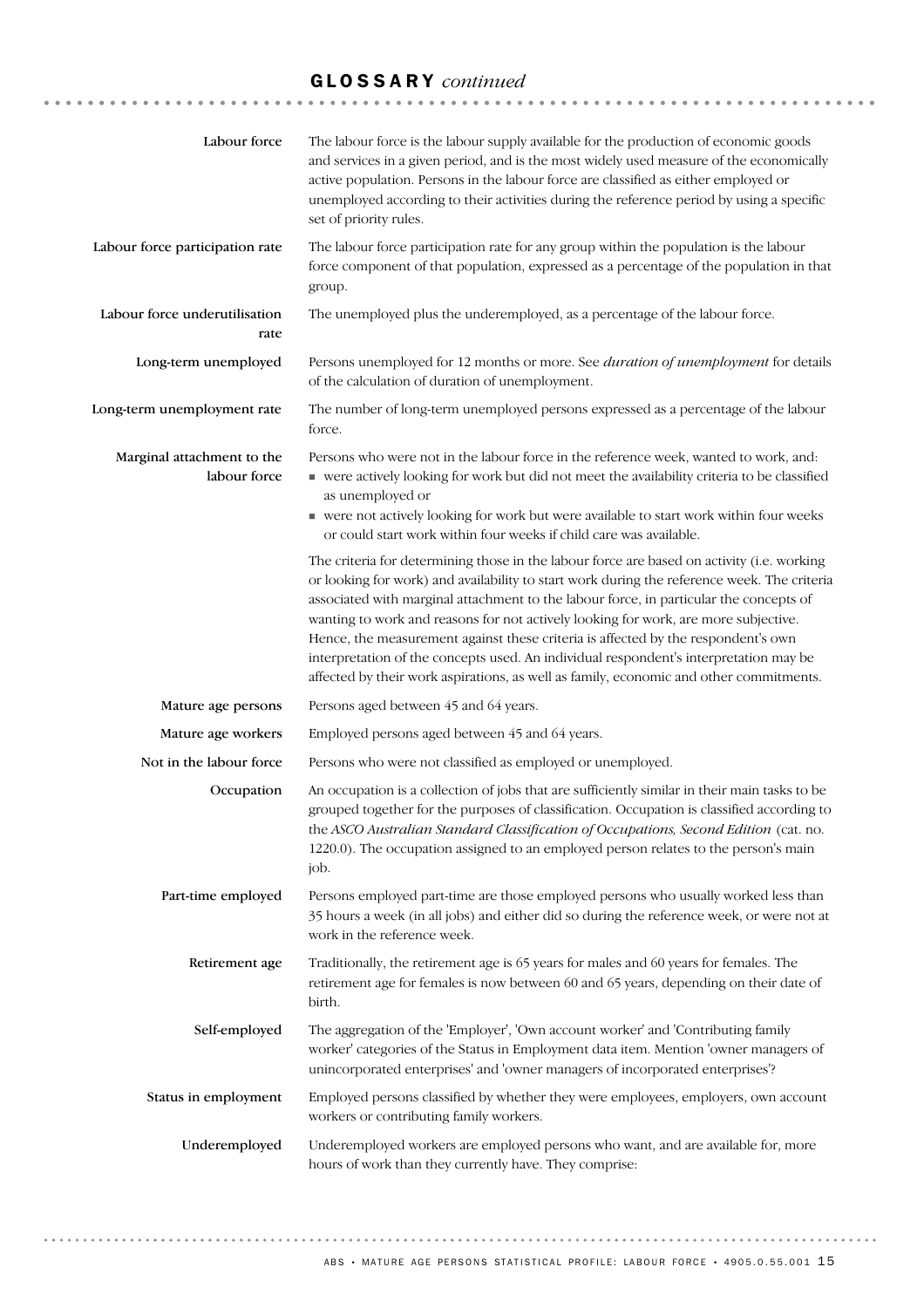# GLOSSARY *continued*

| Underemployed continued | persons employed part-time who want to work more hours and are available to start<br>work with more hours, either in the reference week or in the four weeks subsequent<br>to the survey<br>persons employed full-time who worked part-time hours in the reference week for<br>economic reasons (such as being stood down or insufficient work being available). It<br>is assumed that those people wanted to work full-time in the reference week and<br>would have been available to do so. |
|-------------------------|-----------------------------------------------------------------------------------------------------------------------------------------------------------------------------------------------------------------------------------------------------------------------------------------------------------------------------------------------------------------------------------------------------------------------------------------------------------------------------------------------|
| Underutilised Labour    | Underutilsed labour comprises those currently in the labour force who are employed<br>but are seeking more hours and the unemployed who are actively seeking work; it also<br>includes a component of those currently not in the labour force namely discouraged job<br>seekers                                                                                                                                                                                                               |
| Unemployed              | Persons aged 15 years and over who were not employed during the reference week, and<br>• had actively looked for full-time or part-time work at any time in the four weeks up to<br>the end of the reference week and were available for work in the reference week, or<br>■ were waiting to start a new job within four weeks from the end of the reference week<br>and could have started in the reference week if the job had been available then.                                         |
| Unemployment rate       | The number of unemployed persons expressed as a percentage of the labour force.                                                                                                                                                                                                                                                                                                                                                                                                               |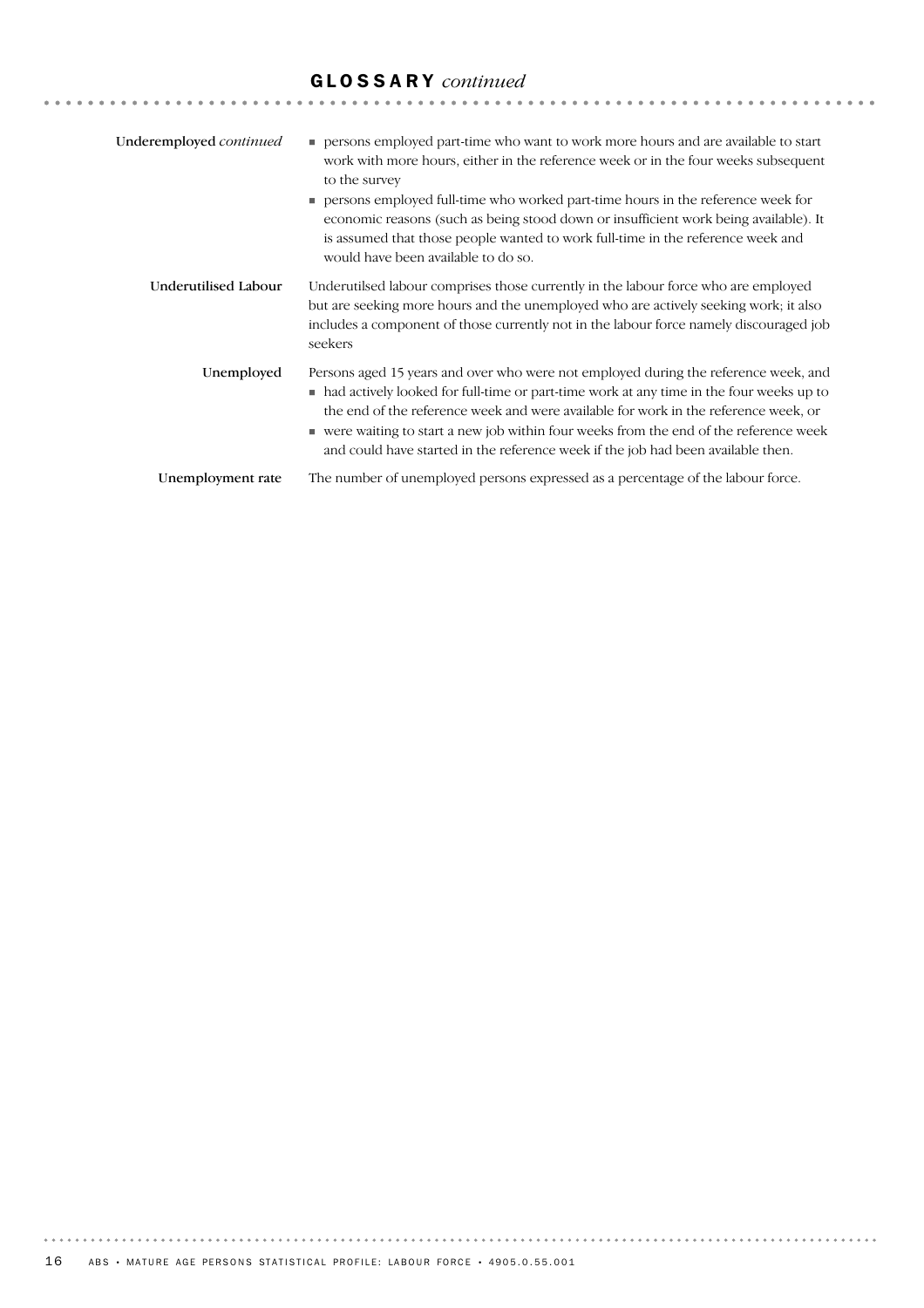### BIBLIOGRAPHY

. . . . . . . . . . . . . . . . .

. . . . . . . .

Department of Health and Aged Care, 2001, *National Strategy for an Ageing Australia*, <http://www.ageing.health.gov.au/ofoa/agepolicy/nsaa.htm>, accessed 1 July 2004.

Department of the Treasury, 2002, *Intergenerational Report 2002-03*, Budget Paper No. 5, Department of the Treasury, Canberra.

. . . . . . .